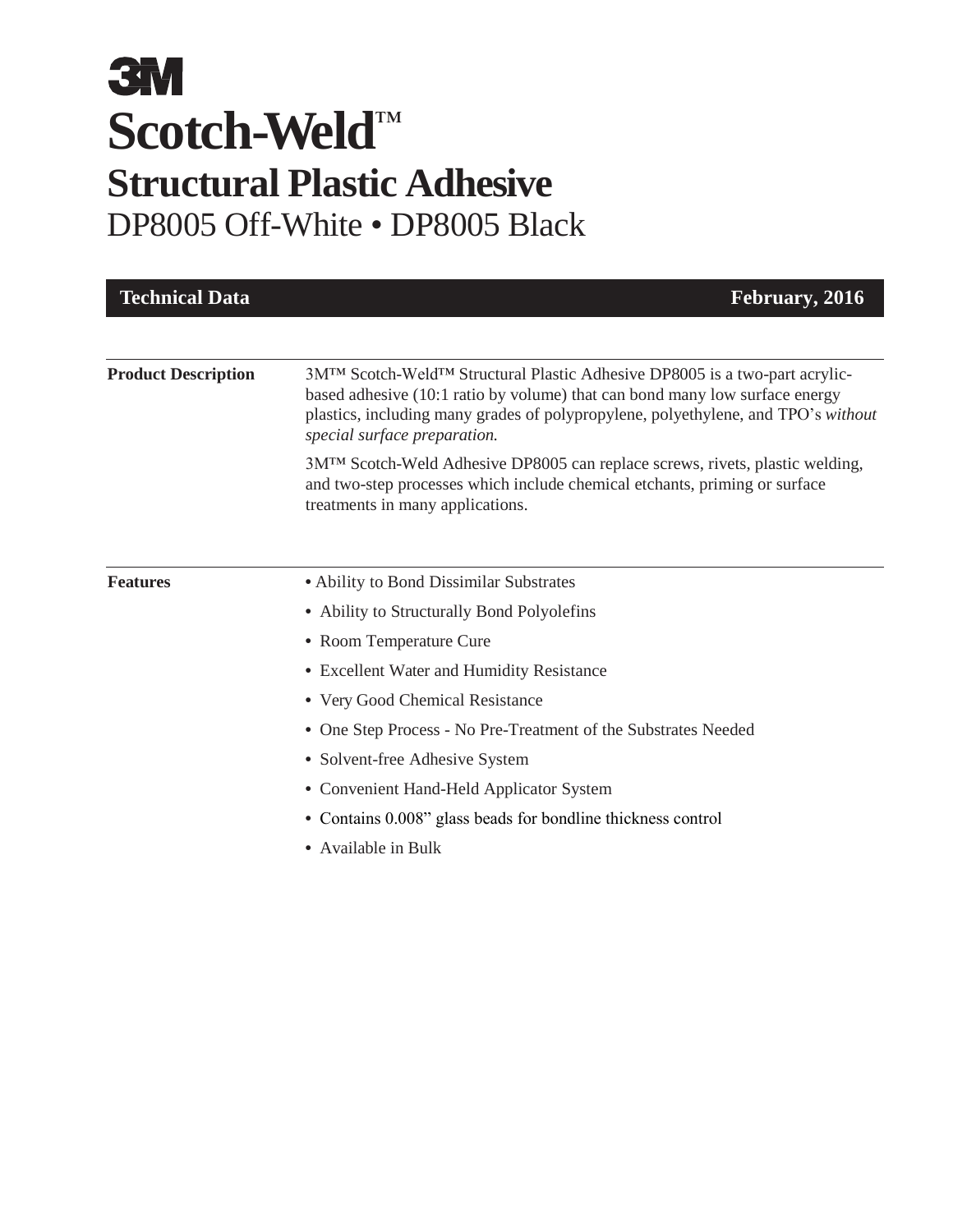## **Typical Uncured Physical Properties**

**Note: The following technical information and data should be considered representative or typical only and should not be used for specification purposes.**

| <b>Product</b>                                                             |                        | 3M™ Scotch-Weld™ Structural<br><b>Plastic Adhesive DP8005</b> |               |  |
|----------------------------------------------------------------------------|------------------------|---------------------------------------------------------------|---------------|--|
|                                                                            |                        | Off-White                                                     | <b>Black</b>  |  |
| Color                                                                      | Base (B)               | Amber                                                         | <b>Black</b>  |  |
|                                                                            | Accelerator (A)        | White                                                         | White         |  |
| Lbs/gal.                                                                   | Base (B)               | $8 - 8.4$                                                     | $8 - 8.4$     |  |
|                                                                            | Accelerator (A)        | 8.75-9.15                                                     | 8.75-9.15     |  |
| Viscosity (cPs.) $(1)$                                                     | Base (B)               | 17,000-30,000                                                 | 15,000-30,000 |  |
|                                                                            | <b>Accelerator (A)</b> | 35,000-55,000                                                 | 35,000-55,000 |  |
| <b>Base Resin</b>                                                          | Base (B)               | Methacrylate                                                  | Methacrylate  |  |
|                                                                            | <b>Accelerator (A)</b> | Amine                                                         | Amine         |  |
| Mix Ratio (B:A)                                                            | <b>By Volume</b>       | 10:1                                                          | 10:1          |  |
|                                                                            | <b>By Weight</b>       | 9.16:1                                                        | 9.16:1        |  |
| <b>Full Cure Time</b><br>@ 73°F (23°C)                                     |                        |                                                               | 8-24 hrs.     |  |
| <b>Time to Handling Strength</b><br>(minimum of 50 psi shear at 73°F/23°C) |                        |                                                               | $2-3$ hrs.    |  |
| Work Life at 73°F (23°C)                                                   |                        | $2.5 - 3$ min.                                                |               |  |

(1) Viscosity obtained by Brookfield, DV-II, #7 Spindle, 20 rpm at 75°F (24°C).

The accelerator formula is common to both Scotch-Weld Adhesive DP8005 Off-White and DP8005 Black

#### **Typical Cured Physical Properties**

**Note: The following technical information and data should be considered representative or typical only and should not be used for specification purposes.**

| <b>Product</b>                                                                          | 3M™ Scotch-Weld™ Structural<br><b>Plastic Adhesive DP8005</b> |              |
|-----------------------------------------------------------------------------------------|---------------------------------------------------------------|--------------|
|                                                                                         | <b>Off-White</b>                                              | <b>Black</b> |
| <b>Color</b>                                                                            | Yellow                                                        | <b>Black</b> |
| Shore D Hardness (ASTM D-2240)                                                          | 55                                                            | 60           |
| Mechanical Properties <sup>(2)</sup>                                                    |                                                               |              |
| <b>Strain at Peak Load</b>                                                              | 5.3%                                                          | 4.5%         |
| <b>Stress at Peak Load (psi)</b>                                                        | 1889                                                          | 1692         |
| Modulus at 1% Strain (psi)                                                              | 85,669                                                        | 58,782       |
| Tg onset $(^{\circ}C)^{(3)}$                                                            | 33                                                            |              |
| Coefficient of Thermal Expansion (ppm/°C) <sup>(3)</sup><br><b>Below Tg</b><br>Above Tq | 125<br>170                                                    |              |

(2) Mechanical properties obtained using a Sintech 5GL Mechanical Tester. Approximate dimensions of the test specimen was 1.5" x 0.5" x 0.3". Elongation was determined by crosshead displacement. The crosshead velocity was 0.5"/min.

(3) Tg and CTE determined by TMA -40°F to 249°F (-40°C to 120°C) at 10°F (5°C)/min. (after 2 heat cycles).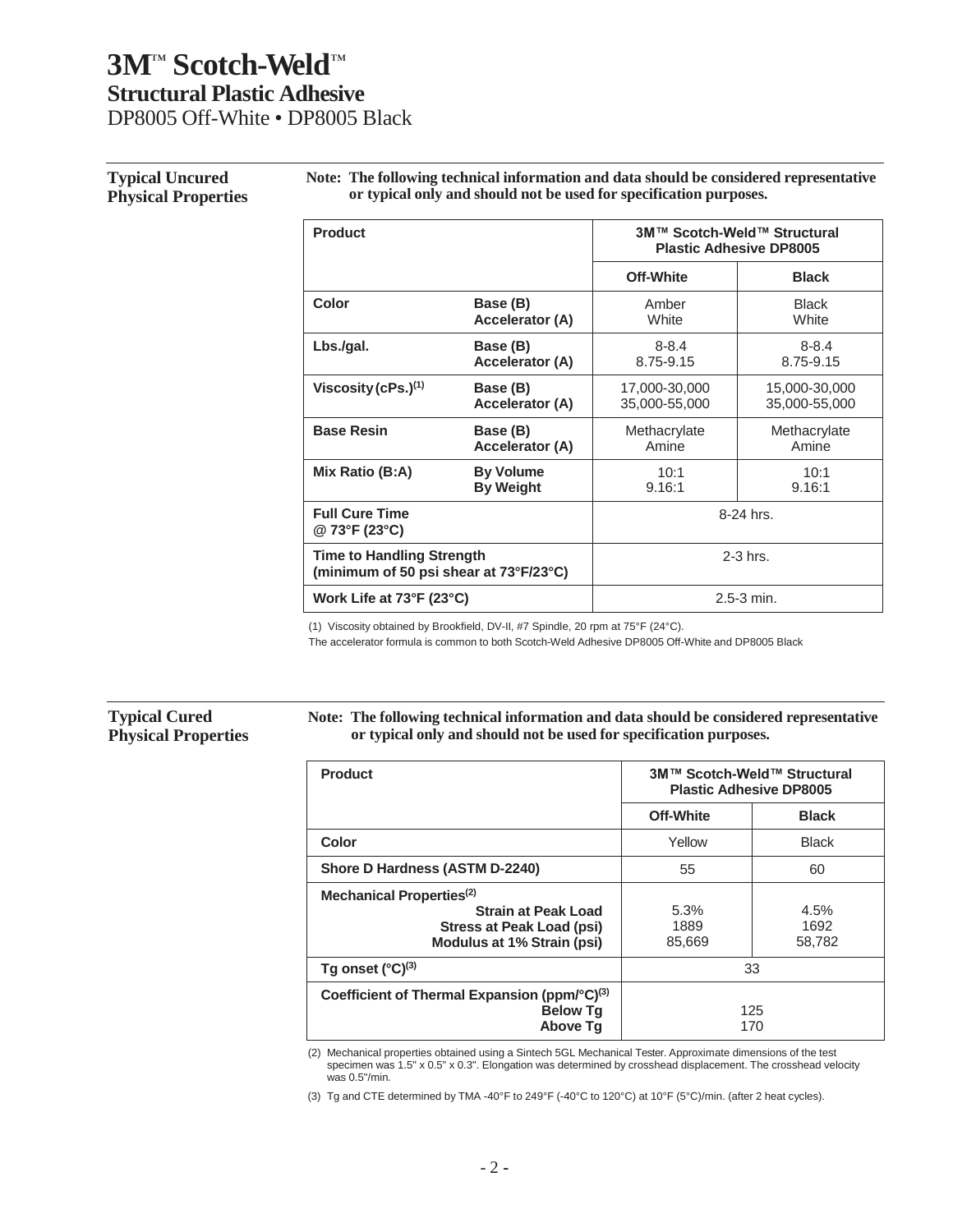**Typical Performance Characteristics Note: The following technical information and data should be considered representative or typical only and should not be used for specification purposes.**

**Overlap Shear Strength(4) , tested @ 73°F (23°C)**

| <b>Product</b>                    |                  | 3M™ Scotch-Weld™ Structural<br><b>Plastic Adhesive DP8005</b> |  |
|-----------------------------------|------------------|---------------------------------------------------------------|--|
|                                   | <b>Off-White</b> | <b>Black</b>                                                  |  |
| <b>Substrate</b>                  | OLS (psi)        | OLS (psi)                                                     |  |
| <b>HDPE</b>                       | 1100 SF          | 1100 SF                                                       |  |
| <b>PE</b>                         | 1075 SF          | 875 SF                                                        |  |
| <b>PP</b>                         | 1100 SF          | 1150 SF                                                       |  |
| <b>UHMWPE</b>                     | 750 SF           | 750 SF                                                        |  |
| <b>LDPE</b>                       | 400 SF           | 400 SF                                                        |  |
| <b>ABS</b>                        | 1525 SF          | 1575 SF                                                       |  |
| Polycarbonate                     | 850 SF           | 1100 AF                                                       |  |
| <b>Plexiglass (PMMA)</b>          | 950 SF           | 1075 SF                                                       |  |
| <b>PVC</b>                        | 2050 SF          | 1900 SF                                                       |  |
| <b>HIPS</b>                       | 550 SF           | 575 SF                                                        |  |
| <b>Green FRP</b>                  | 2475 CF          | 2500 CF                                                       |  |
| <b>PTFE</b>                       | 250 AF           | 200 AF                                                        |  |
| <b>Polystyrene</b>                | 775 SF           | 750 SF                                                        |  |
| Glass (3/16" thick)               | 650 SF           | 525 SF                                                        |  |
| Gel Coat (3/16" thick)            | 1500 SF          | 1425 SF                                                       |  |
| Copper (1/16" thick)              | 2275 CF          | 2050 CF                                                       |  |
| Aluminum (1/16" thick)            | 2275 CF          | 2075 CF                                                       |  |
| Cold-Rolled Steel (1/32" thick)   | 2500 AF          | 2275 CF                                                       |  |
| 304 Stainless Steel (1/32" thick) | 2300 CF          | 1100 AF                                                       |  |
| <b>HDPE/HDG</b>                   | 975 SF (HDPE)    | 850 MM                                                        |  |
| <b>HDPE/Galvanealed</b>           | 950 SF (HDPE)    | 1025 SF (HDPE)                                                |  |
| <b>HDPE/CRS (non-abraded CRS)</b> | 950 SF (HDPE)    | 1025 MM                                                       |  |
| <b>Oily HDG</b>                   | 2150 CF          | 1225 MM                                                       |  |

SF = Substrate Failure/Break/Yield

CF = Cohesive Failure

AF = Adhesive Failure

MM = Mixed (Mode of AF and CF)

<sup>(4)</sup> Overlap Shear Test Method: Overlap shear test for adhesion determined in accordance to ASTM D1002. Sampe dimenions were 1" x 4" x 1/8" (unless other thicknesses indicated) with an overlap area of 1" x 1/2". Plastics and glass substrates were cleansed with isopropyl alcohol (IPA) wipes; metal substrates were abraded with 150-grit sandpaper and cleansed with methyl ethyl ketone (MEK) wipes. All bonds were allowed to cure for a minimum of 48 hours at 73°F (23°C) before tested. Data were<br>collected using a Sintech 5GL Mechanical Tester with the 2000-lb or 5000-lb load cells. Test rate w and 0.1"/min. for metal and glass bonds at 73°F (23°C).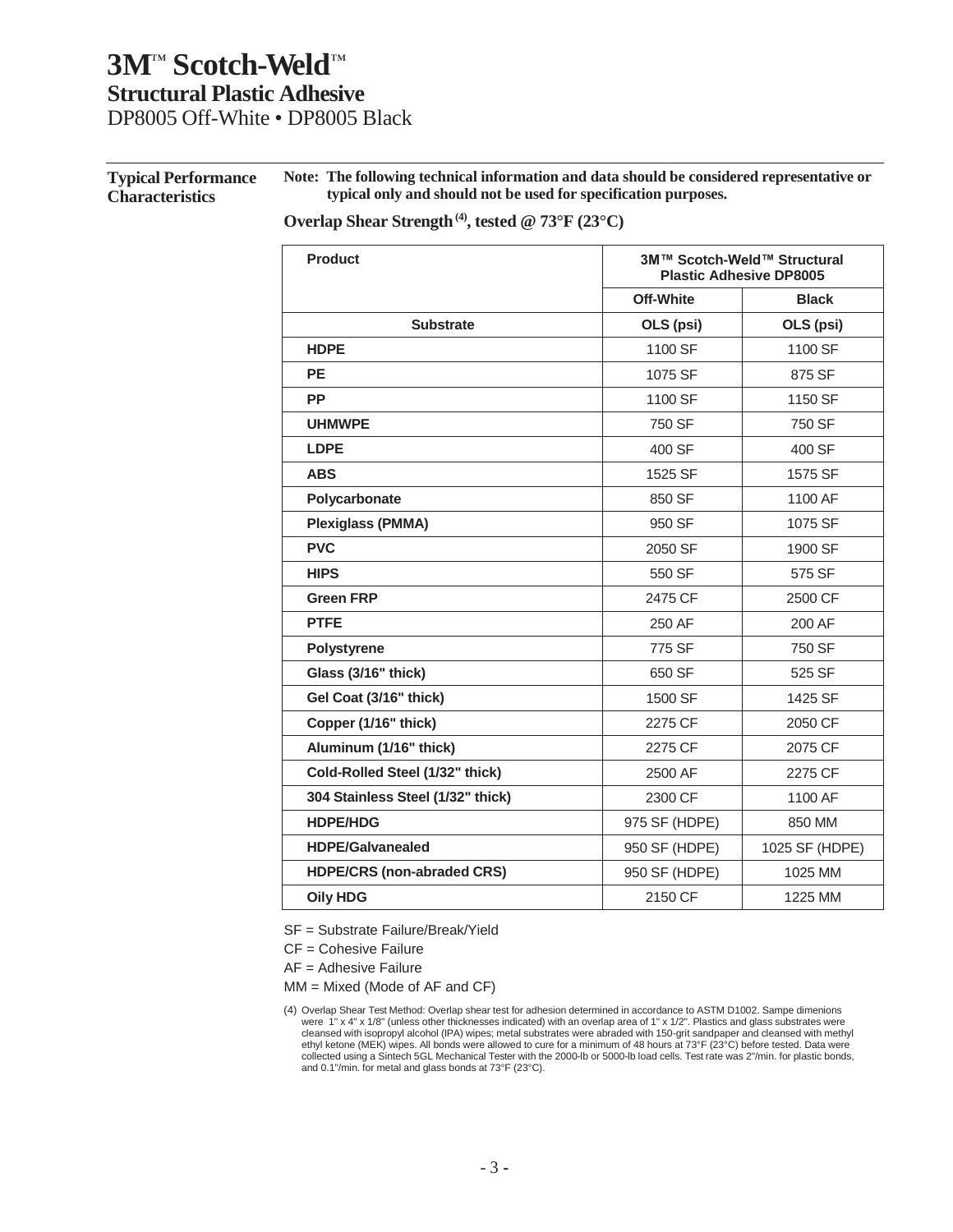**Typical Performance Characteristics** *(continued)* **Note: The following technical information and data should be considered representative or typical only and should not be used for specification purposes.**

### **T-Peel Strength(5) , tested @ 73°F (23°C)**

| <b>Product</b>   | 3M™ Scotch-Weld™ Structural Plastic Adhesive DP8005 |              |
|------------------|-----------------------------------------------------|--------------|
| <b>Substrate</b> | Off-White                                           | <b>Black</b> |
| <b>HDPE</b>      | 17 pli SF                                           | 9 C sh       |

SF = Substrate Failure/Break/Yield C sh = Cohesive but shocky

(5) Peel tests on 0.02" thick HDPE, 0.017" bondline thickness, 8" x 1" in T-peel mode at a rate of 2.0"/min.

### **Environmental & Chemical Exposure Test on HDPE(6) All Exposure Times 14 Days Unless Otherwise Noted All Temperatures are Room Temperature Unless Otherwise Noted**

| <b>Product</b>                                   | 3M™ Scotch-Weld™ Structural Plastic<br><b>Adhesive DP80005</b> |                            |
|--------------------------------------------------|----------------------------------------------------------------|----------------------------|
|                                                  | <b>Off-White</b>                                               | <b>Black</b>               |
| <b>Condition</b>                                 | <b>Overlap Shear (psi)</b>                                     | <b>Overlap Shear (psi)</b> |
| Control - no chemical exposure                   | 1100 SF                                                        | 1100 SF                    |
| 160°F (71°C)/100% RH                             | 950 MM                                                         | 950 MM                     |
| 160°F (71°C) Water Soak                          | 975 CF                                                         | 1000 SF                    |
| Room Temperature Salt Water Soak (5% by wt.)     | 1100 SF                                                        | 975 SF                     |
| 160°F (71°C)/100% RH Salt Water Soak (5% by wt.) | 925 CF                                                         | 925 CF                     |
| NaOH (10% by wt.)                                | 1075 SF                                                        | 1025 SF                    |
| HCI (16% by vol.)                                | 1100 SF                                                        | 1000 SF                    |
| <b>Isopropyl Alcohol</b>                         | 950 SF                                                         | 1000 SF                    |
| <b>Antifreeze Coolant</b>                        | 1000 SF                                                        | 1025 SF                    |
| Gasoline                                         | 325 CF                                                         | 450 CF                     |
| <b>Diesel Fuel</b>                               | 1050 SF                                                        | 950 SF                     |
| <b>Toluene</b>                                   | 25 CF                                                          | 50 CF                      |
| Acetone                                          | 100 CF                                                         | 200 CF                     |

SF = Substrate Failure/Break/Yield AF = Adhesive Failure

 $CF = \text{Cohesive Failure}$  MM = Mixed (Mode of AF and  $CF$ )

(6) Environmental tests were conducted by immersing bonded coupons of HDPE and subsequent testing in accordance with footnote 4.

## **OLS Bond Strengths at Elevated Temperatures(7)**

| <b>Product</b>                     | 3M™ Scotch-Weld™ Structural Plastic Adhesive DP8005 |                        |                          |                             |
|------------------------------------|-----------------------------------------------------|------------------------|--------------------------|-----------------------------|
| Test<br>Temperature                | Off-White (HDPE)                                    | <b>Black</b><br>(HDPE) | Off-White<br>(Green-FRP) | <b>Black</b><br>(Green-FRP) |
| $-20^{\circ}$ F (-29 $^{\circ}$ C) | 750 CF                                              | 875 CF                 | 975 AF                   | 900 AF                      |
| 73°F (23°C)                        | 1100 SF                                             | 1100 SF                | 2475 AF                  | 2450 AF                     |
| $120^{\circ}F(49^{\circ}C)$        | 700 CF                                              | 700 CF                 | 1875 MM                  | 1550 MM                     |
| 150°F (66°C)                       | 500 CF                                              | 475 MM                 | 1150 MM                  | 1025 MM                     |
| $180^{\circ}$ F (82 $^{\circ}$ C)  | 300 CF                                              | 300 MM                 | 750 MM                   | 975 MM                      |

OLS bond strength expressed in psi. (7) Temperature resistance tests were conducted at specified temperature in accordance with footnote 4.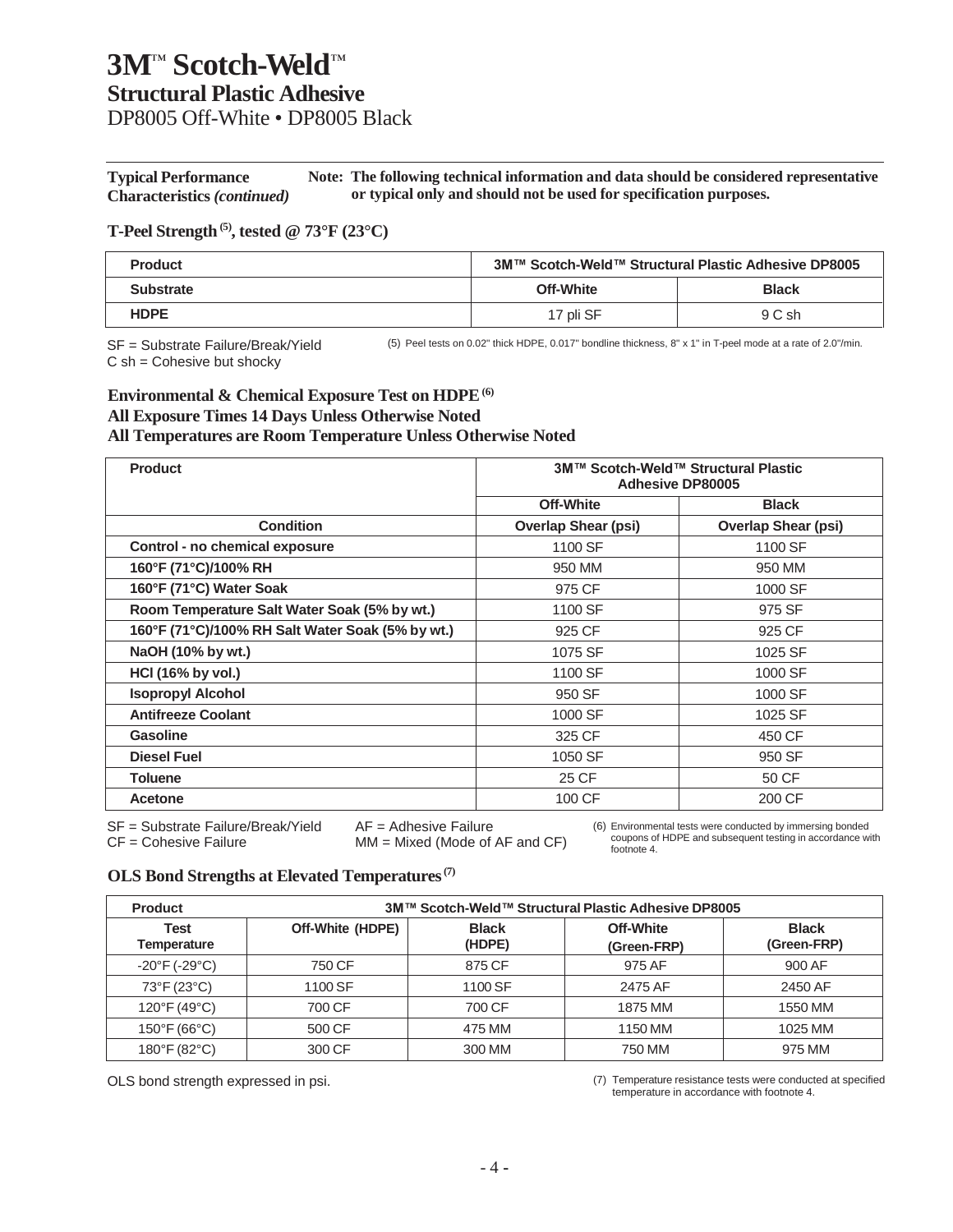**Temperature Resistance Note: The following technical information and data should be considered representative or typical only and should not be used for specification purposes.**



**Typical Rate of Strength Build-Up(8)** **Note: The following technical information and data should be considered representative or typical only and should not be used for specification purposes.**



(8) Rate of strength testing done using overlap shear test described in footnote 4.



 $\overline{H}$  HDPE Green FRP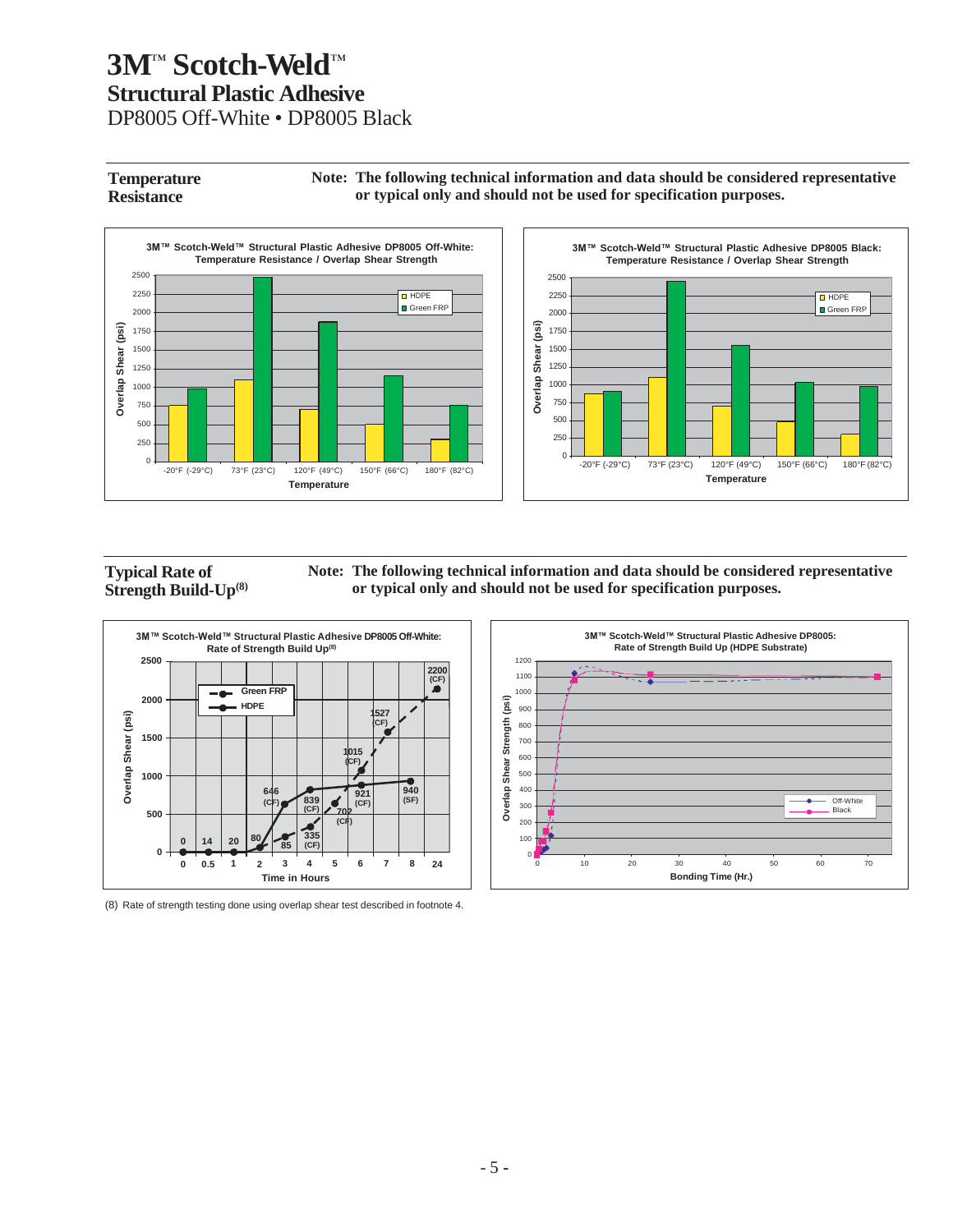**Times and Substrates(9) Note: The following technical information and data should be considered representative or typical only and should not be used for specification purposes.**



(9) Open Time Overlap Shear Test done using test method described in footnote 4.

**Suggested Substrates Note: The following suggestions are based on laboratory tests on typical grades of the listed substrates. Because of the many combinations of process aids and additives that are used with plastic substrates, the user is responsible for determining whether 3M™ Scotch-Weld™ Structural Plastic Adhesive DP8005 is appropriate for a given application.**

| <b>Potential Primary Surfaces</b>                                                                                                   | Polypropylene (PP)<br>Polyethylene (PE, HDPE, LDPE)                                                                 |                                                                          |
|-------------------------------------------------------------------------------------------------------------------------------------|---------------------------------------------------------------------------------------------------------------------|--------------------------------------------------------------------------|
| <b>Potential Secondary Surfaces</b>                                                                                                 | Fiber Reinforced Plastic (FRP)<br>Polycarbonate (PC)<br>Wood<br>Aluminum<br>Glass<br>Thermoplastic Elastomers (TPE) | <b>PVC</b><br>ABS<br>Acrylic (PMMA)<br>Polystyrene<br>Concrete<br>Metals |
| <b>Not Recommended Surfaces</b><br>Inconsistent results have been<br>exhibited with substrates that<br>contain oils and anti-stats. | <b>PTFF</b><br>Silicone Surfaces<br>Surfaces Containing Mold-Release Agents<br>Polyimide<br><b>Nylons</b>           |                                                                          |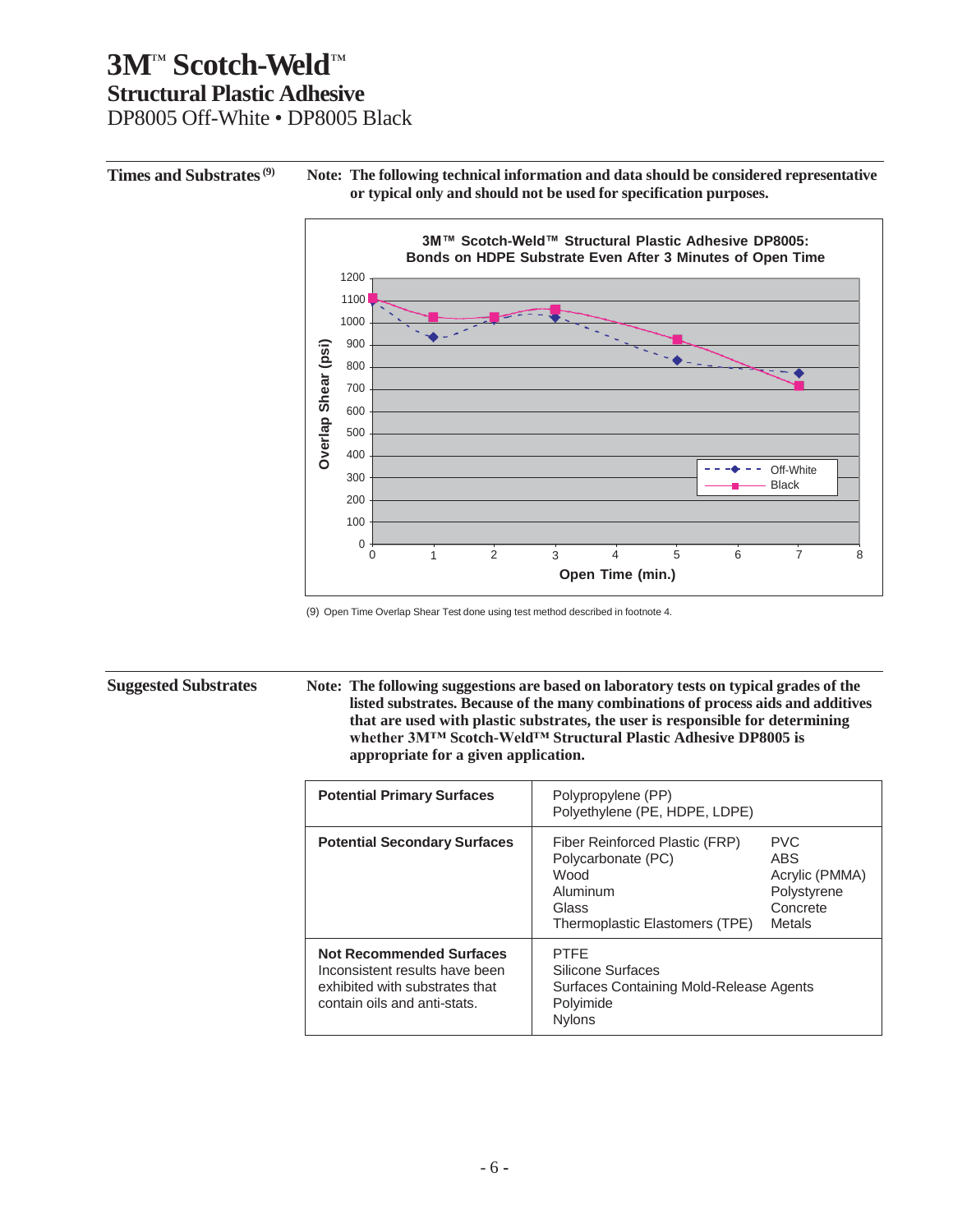| <b>Handling/Curing</b> | <b>Directions for Use:</b>                                                                                                                                                                                                                                                                                                                                                                                       |
|------------------------|------------------------------------------------------------------------------------------------------------------------------------------------------------------------------------------------------------------------------------------------------------------------------------------------------------------------------------------------------------------------------------------------------------------|
| <b>Information</b>     | <b>Important:</b> Use only the specified 3M <sup>TM</sup> EPX <sup>TM</sup> Plus II Applicator system or<br>appropriate meter mix equipment to ensure the proper 10:1 mix ratio and mix. Hand<br>mixing is not recommended and may result in unpredictable results.                                                                                                                                              |
|                        | 1) Apply adhesive to clean, dry substrates, which are free of loose paint, oxide films,<br>oils, dust, mold release agents and all other surface contaminants. See the Surface<br>Preparation section for specific substrate preparation methods.                                                                                                                                                                |
|                        | 45 ml Cartridge:                                                                                                                                                                                                                                                                                                                                                                                                 |
|                        | Place duo-pak cartridge in EPX applicator. Twist to remove cap. Dispense<br>and discard a small amount of adhesive to assure even ratio and free flow.<br>Clear orifice if necessary. Use only orange 10:1 mixing nozzle by: (a)<br>aligning nozzle onto cartridge tip, and (b) twist the gray nut into place.<br>Dispense and discard a small amount of adhesive through nozzle until the<br>adhesive is mixed. |
|                        | 490 ml Cartridge:                                                                                                                                                                                                                                                                                                                                                                                                |
|                        | While holding duo-pak cartridge in an upright position, unscrew the plastic<br>nut and remove and discard the cartridge plug. Place cartridge in a 10:1,<br>490 ml EPX applicator.                                                                                                                                                                                                                               |
|                        | Clean orifice if clogged; dispense and discard a small amount of adhesive to<br>even pistons. Attach 10:1 EPX mixing nozzle by:<br>(a) sliding the nozzle onto the cartridge orifice;                                                                                                                                                                                                                            |
|                        | (b) screwing the plastic nut back onto the cartridge to secure the<br>nozzle. Dispense and discard a small amount of adhesive until the<br>mixed adhesive has a milky white appearance. If adhesive is clear,<br>check the small orifice for debris or flow.                                                                                                                                                     |
|                        | <b>Meter-Mix Equipment:</b>                                                                                                                                                                                                                                                                                                                                                                                      |
|                        | Follow manufacturer's precautions, directions for use, and recommendations.                                                                                                                                                                                                                                                                                                                                      |
|                        | 2) After the adhesive is applied, substrates must be mated within the worklife of the<br>adhesive, 2-2.5 minutes or sooner for one-sided applications. Adhesive thickness<br>less than .005" will yield unpredictable results. The joint design of the substrates<br>should facilitate a .005" to .008" adhesive thickness at the bondline. Adhesive<br>contains .008" micropheres for this purpose.             |
|                        | 3) The bonded surfaces should be fixtured, or clamped, for at least 2 hours. The<br>clamping pressure should be sufficient to keep the surfaces in contact during cure<br>(typically 4-8 psi). Plastic parts can be designed to be self-fixturing, negating the<br>need for external fixturing.                                                                                                                  |
|                        | Note: Heating the bondline to 150-175°F (66-80°C) for 30 minutes will speed up<br>curing. The parts should be dwelled for a minimum of 10 minutes at room<br>temperature prior to heating to allow more adhesive penetration into the<br>substrates before heat-accelerated cure.                                                                                                                                |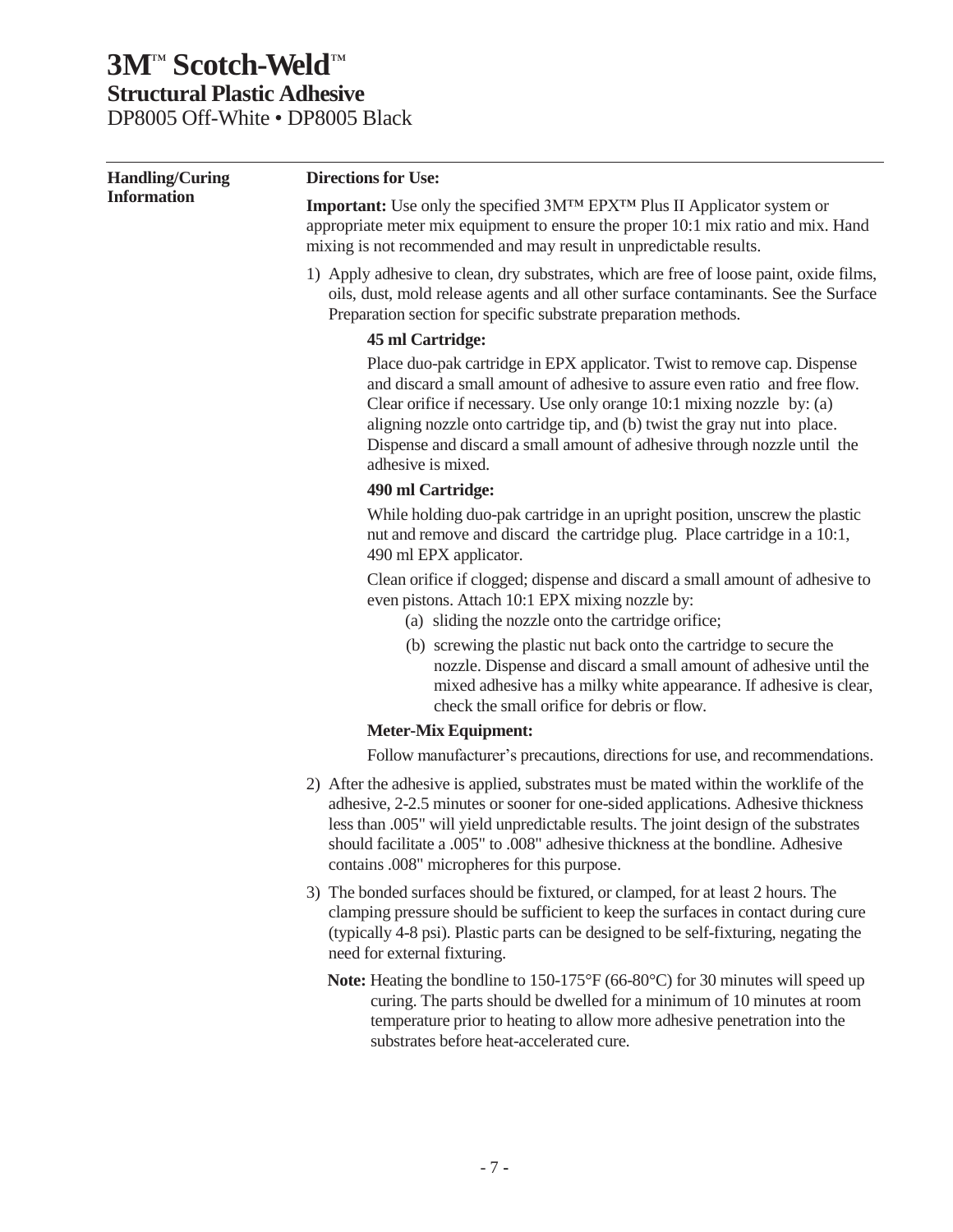#### **Handling/Curing Information** *(continued)* 4) Cured adhesive appearance: the adhesive will yellow with time; a rippling effect in the adhesive as it cures is normal and indicates that the adhesive is mixed properly and curing normally.

| <b>Bead Size</b> | Linear ft per 45 ml | Linear ft per 490 ml | Linear ft per mixed gallon |
|------------------|---------------------|----------------------|----------------------------|
| 1/2"             | 2.4                 | 26                   | 196                        |
| 3/8"             | 4.5                 | 45                   | 350                        |
| 1/4"             | 10.5                | 102                  | 785                        |
| 1/8"             | 37.2                | 405                  | 3,130                      |
| 1/16"            | 147.7               | 1600                 | 12,240                     |

#### **Approximate Coverage – By Size of Container [Figures do not include nozzle waste]**

#### **Coverage in square feet – (.008" bond line) [Figures do not include nozzle waste]**

| Square ft per 45 ml | Square ft per 490 ml | Square ft per mixed gallon |
|---------------------|----------------------|----------------------------|
| 2.5                 | 49                   | 200                        |

**Surface Preparation** 3M™ Scotch-Weld™ Structural Plastic Adhesive DP8005 can bond polypropylene, polyethylene and other thermoplastic polyolefins without special surface preparation. However, all substrates should be clean, dry and free of paint, oxide films, oils, dust, mold release agents and other surface contaminants. The amount of surface preparation directly depends on the bond strength and environmental resistance desired by the user.

The following cleaning methods are suggested for common surfaces.

#### **Steel and Aluminum**

- 1) Wipe free of dust with oil-free solvent such as acetone or isopropyl alcohol.
- 2) Sandblast or abrade using clean fine grit abrasives (150 grit or finer).
- 3) Wipe again with solvent to remove loose particles.
- 4) If a primer is used, it should be applied within 4 hours after surface preparation (or see instructions pertinent to a specific primer).
- **Note:** Aluminum may also be acid etched. Follow the manufacturer's precautions and directions for this procedure.

#### **Plastic/Rubber**

- 1) Wipe with isopropyl alcohol.**\***
- 2) Abrade using fine grit abrasives (150 grit or finer).
- 3) Remove residue by wiping again with isopropyl alcohol.**\***
- 4) Allow solvent to evaporate before use.
- **\*Note:** When using solvents, be sure to extinguish all ignition sources and follow the manufacturer's precautions and directions for use.